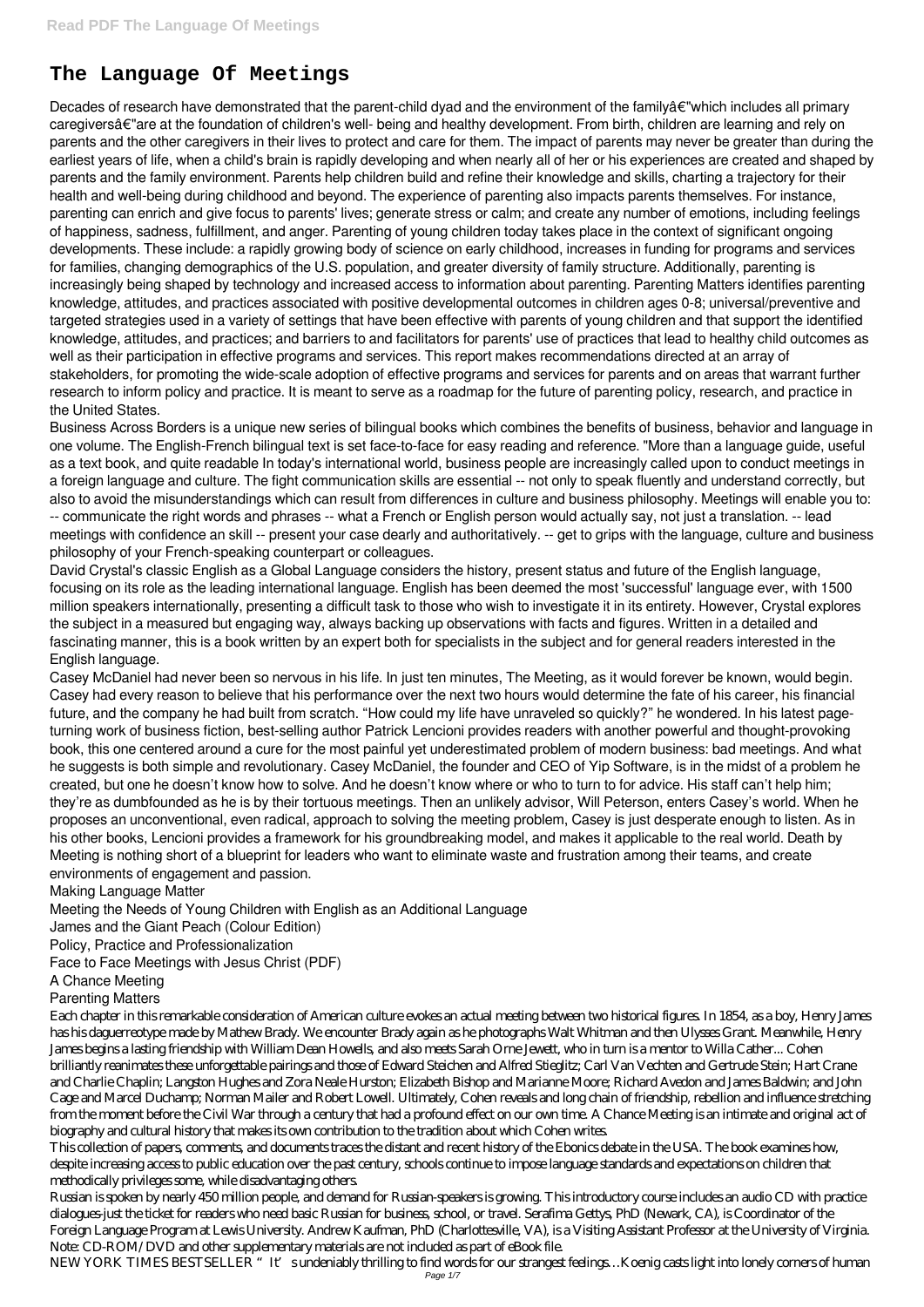experience…An enchanting book. " —The Washington Post A truly original book in every sense of the word, The Dictionary of Obscure Sorrows poetically defines emotions that we all feel but don't have the words to express—until now. Have you ever wondered about the lives of each person you pass on the street, realizing that everyone is the main character in their own story, each living a life as vivid and complex as your own? That feeling has a name: "sonder." Or maybe you've watched a thunderstorm roll in and felt a primal hunger for disaster, hoping it would shake up your life. That's called "lachesism" Or you were looking through old photos and felt a pang of nostalgia for a time you've never actually experienced. That's anemoia." If you've never heard of these terms before, that's because they didn't exist until John Koenig set out to fill the gaps in our language of emotion. The Dictionary of Obscure Sorrows "creates beautiful new words that we need but do not yet have," says John Green, bestselling author of The Fault in Our Stars. By turns poignant, relatable, and mind-bending, the definitions include whimsical etymologies drawn from languages around the world, interspersed with otherworldly collages and lyrical essays that explore forgotten corners of the human condition—from "astrophe," the longing to explore beyond the planet Earth, to "zenosyne," the sense that time keeps getting faster. The Dictionary of Obscure Sorrows is for anyone who enjoys a shift in perspective, pondering the ineffable feelings that make up our lives. With a gorgeous package and beautiful illustrations throughout, this is the perfect gift for creatives, word nerds, and human beings everywhere.

The Art of Gathering

The Language of Meetings

Meetings in French and English

A Leadership Fable...About Solving the Most Painful Problem in Business

Teaching Resources for Meeting the English Language Arts Common Core State Standards in Grades 9-12

My Language, Our Language

Meeting Special Needs: A practical guide to support children with Speech, Language and Communication Needs (SLCN)

Originally published in 1989. Drawing on extensive teaching and research experience, Bernadette Walsh provides a practical approach to teaching pupils with language learning difficulties in the secondary school. Many of these pupils enter secondary school believing themselves to be failures in all areas because of their inability to express themselves in words. Walsh emphasises that learning difficulties of this sort often stem from emotional problems and can only be overcome by establishing warm teacher-pupil relationships based on trust and mutual acceptance and fostered by the spoken language. The book is based around the teacher's diary which Bernadette Walsh kept as a daily record of her work in the classroom. This vivid and immediate account lends weight to her argument that only an arts-based curriculum involving poetry, story, drama, dance, art, and – above all – talk, can help the development of children with special educational needs. Student teachers will find this text a compelling and realistic introduction to a challenging area of their future profession.

This innovative volume presents an in-depth study of the language used by participants in business meetings. The cutting-edge research draws on the Cambridge and Nottingham Business English Corpus (CANBEC), a unique resource which brings together meetings of different types both within and between companies, involving speakers whose roles and responsibilities vary, and who represent a range of nationalities and first languages. Keywords, concordance lines and discourse analysis provide thorough insights into aspects such as the structural stages of meetings, participants' discursive practices, interpersonal language and creativity, and power and constraint. The author concludes by making practical suggestions for using these findings to inform the teaching of business English.

In this "important and alarming" book, see why so many American students are falling behind in their reading skills while others around the world excel (New York Times). The way we teach reading is not working, and it cannot continue. We have largely abandoned phones-based reading instruction, despite research that supports its importance for word recognition. Rather than treating Black English as a valid dialect and recognizing that speaking one dialect can impact the ability to learn to read in another, teachers simply dismiss it as "incorrect English." And while we press children to develop large vocabularies because we think being a good reader means knowing more words, studies have found that a large vocabulary is only an indication of better pattern recognition. Understanding the science of reading is more important than ever--for us, and for our children. Seidenberg helps us do so by drawing on cutting-edge research in machine learning, linguistics, and early childhood development. Language at the Speed of Sight offers an erudite and scathing examination of this most human of activities, and concrete proposals for how our society can produce better readers.

It is well known that the number of non-English speakers is on the rise in the United States. What is less well known is that the largest proportion of this population is children under the age of 5. These young English language learners (ELLs) often demonstrate achievement gaps in basic math and reading skills when they start school. How best to educate this important and growing preschool population is a pressing concern for policymakers and practitioners. The chapters in this important book provide up-to-date syntheses of the research base for young ELLs on critical topics such as demographics, development of bilingualism, cognitive and neurological benefits of bilingualism, and family relationships, as well as classroom, assessment, and teacher-preparation practices. Contributors: Linda M. Espinosa, Margaret Freedson, Claudia Galindo, Fred Genesee, Donald J. Hernandez, José E. Náñez Sr., and Flora V. Rodríguez-Brown "This is a must-have for those who are working directly or indirectly with young English language learners." —Olivia Saracho, University of Maryland, College Park, Maryland The Journal of Proceedings and Addresses of the National Educational Association Meeting the Language Challenges of NATO Operations Handbook of Research on Pedagogies and Cultural Considerations for Young English Language Learners

The Language of Business Meetings

Current Research and Emerging Directions for Practice and Policy

Non-threatening Leadership Strategies for Women

The King in Yellow

We spend our lives gathering - first in classrooms and then in meetings, weddings, conferences and away days. Yet so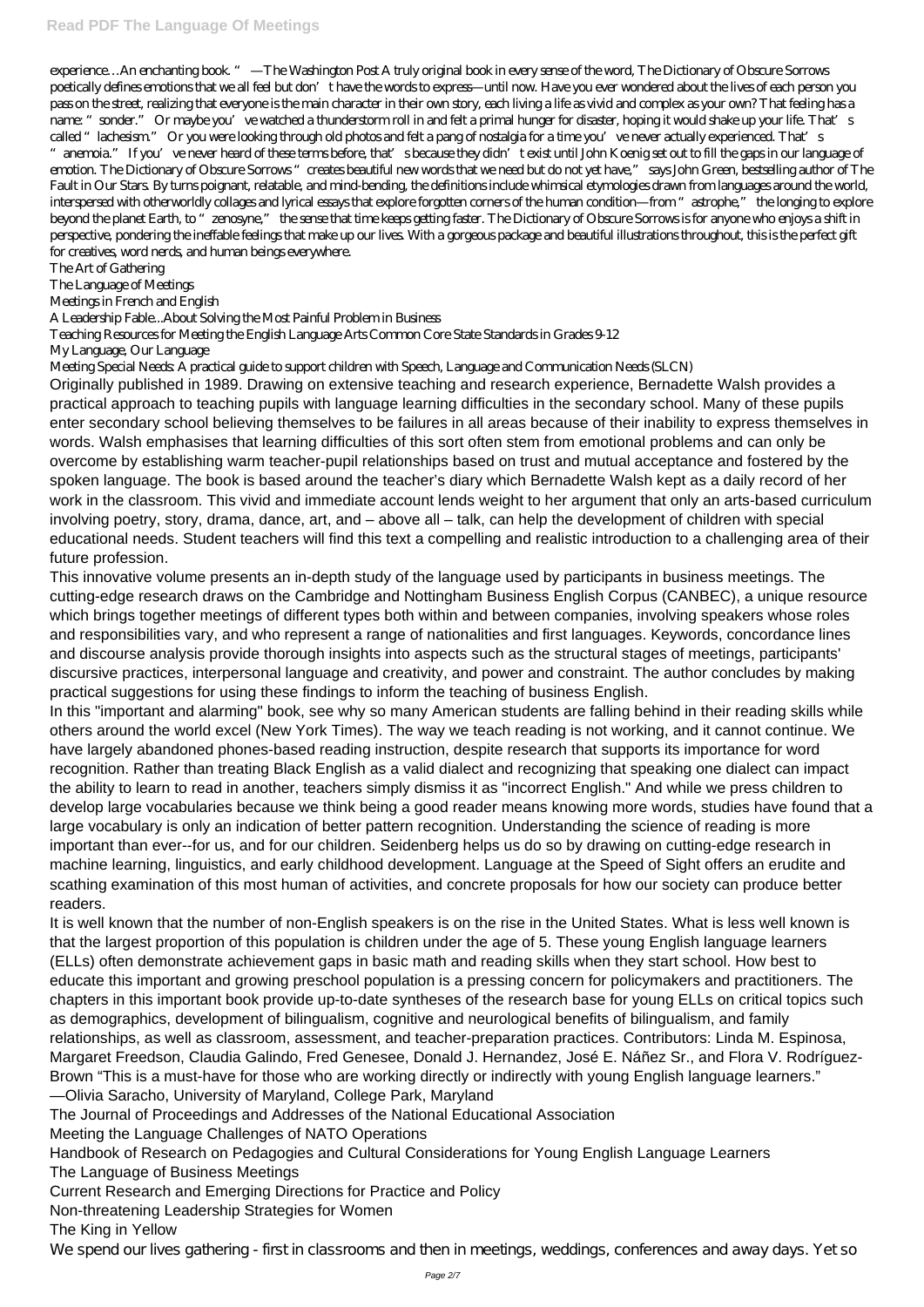many of us spend this time in underwhelming moments that fail to engage us, inspire us, or connect us. We've all sat in meetings where people talk past each other or go through the motions and others which galvanize a team and remind everyone why they first took the job. We've been to weddings that were deeply moving and others that were run-of-themill and simply faded away. Why do some moments take off and others fizzle? What's the difference between the gatherings that inspire you and the ones that don't? In The Art of Gathering, Priya Parker gets to the heart of these questions and reveals how to design a transformative gathering. An expert on organizing successful gatherings whether in conference centres or her living room, Parker shows us how to create moving, magical, mind-changing experiences even in spaces where we've come to expect little.

Toward the end of the year 1920 the Government of the United States had practically completed the programme, adopted during the last months of President Winthrop's administration. The country was apparently tranquil. Everybody knows how the Tariff and Labour questions were settled. The war with Germany, incident on that country's seizure of the Samoan Islands, had left no visible scars upon the republic, and the temporary occupation of Norfolk by the invading army had been forgotten in the joy over repeated naval victories, and the subsequent ridiculous plight of General Von Gartenlaube's forces in the State of New Jersey. The Cuban and Hawaiian investments had paid one hundred per cent and the territory of Samoa was well worth its cost as a coaling station. The country was in a superb state of defence. Every coast city had been well supplied with land fortifications; the army under the parental eye of the General Staff, organized according to the Prussian system, had been increased to 300,000 men, with a territorial reserve of a million; and six magnificent squadrons of cruisers and battle-ships patrolled the six stations of the navigable seas, leaving a steam reserve amply fitted to control home waters. The gentlemen from the West had at last been constrained to acknowledge that a college for the training of diplomats was as necessary as law schools are for the training of barristers; consequently we were no longer represented abroad by incompetent patriots. The nation was prosperous; Chicago, for a moment paralyzed after a second great fire, had risen from its ruins, white and imperial, and more beautiful than the white city which had been built for its plaything in 1893. Everywhere good architecture was replacing bad, and even in New York, a sudden craving for decency had swept away a great portion of the existing horrors. Streets had been widened, properly paved and lighted, trees had been planted, squares laid out, elevated structures demolished and underground roads built to replace them. The new government buildings and barracks were fine bits of architecture, and the long system of stone quays which completely surrounded the island had been turned into parks which proved a godsend to the population. The subsidizing of the state theatre and state opera brought its own reward. The United States National Academy of Design was much like European institutions of the same kind. Nobody envied the Secretary of Fine Arts, either his cabinet position or his portfolio. The Secretary of Forestry and Game Preservation had a much easier time, thanks to the new system of National Mounted Police. We had profited well by the latest treaties with France and England; the exclusion of foreign-born Jews as a measure of self-preservation, the settlement of the new independent negro state of Suanee, the checking of immigration, the new laws concerning naturalization, and the gradual centralization of power in the executive all contributed to national calm and prosperity. When the Government solved the Indian problem and squadrons of Indian cavalry scouts in native costume were substituted for the pitiable organizations tacked on to the tail of skeletonized regiments by a former Secretary of War, the nation drew a long sigh of relief. When, after the colossal Congress of Religions, bigotry and intolerance were laid in their graves and kindness and charity began to draw warring sects together, many thought the millennium had arrived, at least in the new world which after all is a world by itself.

The purpose of the book is to highlight the critical and intercultural potential of foreign languages and foreign language education. The book addresses the complexity of the experience of (foreign) languages and offers both theoretical interdisciplinary suggestions and applied examples of activities.

James and the Giant Peach by Roald Dahl in magnificent full colour. James Henry Trotter lives with two ghastly hags. Aunt Sponge is enormously fat with a face that looks boiled and Aunt Spiker is bony and screeching. He's very lonely until one day something peculiar happens. At the end of the garden a peach starts to grow and GROW AND GROW. Inside that peach are seven very unusual insects - all waiting to take James on a magical adventure. But where will they go in their GIANT PEACH and what will happen to the horrible aunts if they stand in their way? There's only one way to find out... Look out for new Roald Dahl apps in the App store and Google Play-including the disgusting TWIT OR MISS! inspired by the revolting Twits. "A true genius . . . Roald Dahl is my hero" David Walliams Meeting the Needs of Second Language Learners How to Be Successful Without Hurting Men's Feelings 150 Quick Activities That Connect to Your Curriculum Official Report of the Standing Committees Meeting Special Needs in English 11-16 Doing Language Arts in Morning Meeting Managing Language **The book attempts to answer the question: what do managers in multinational companies really do during meetings? Following fieldwork in three corporations in Britain and Italy, the picture that emerges is one that challenges the widespread understanding of meetings as boring, routine events in the life of an organisation. As the recordings analysed in the book show, organisational meanings and relations come into existence through verbal interaction; these are challenged and manipulated in a constant process of sense-making in search of coherence which engages managers in their daily work life. The pragmatics of pronominalisation, metaphors and**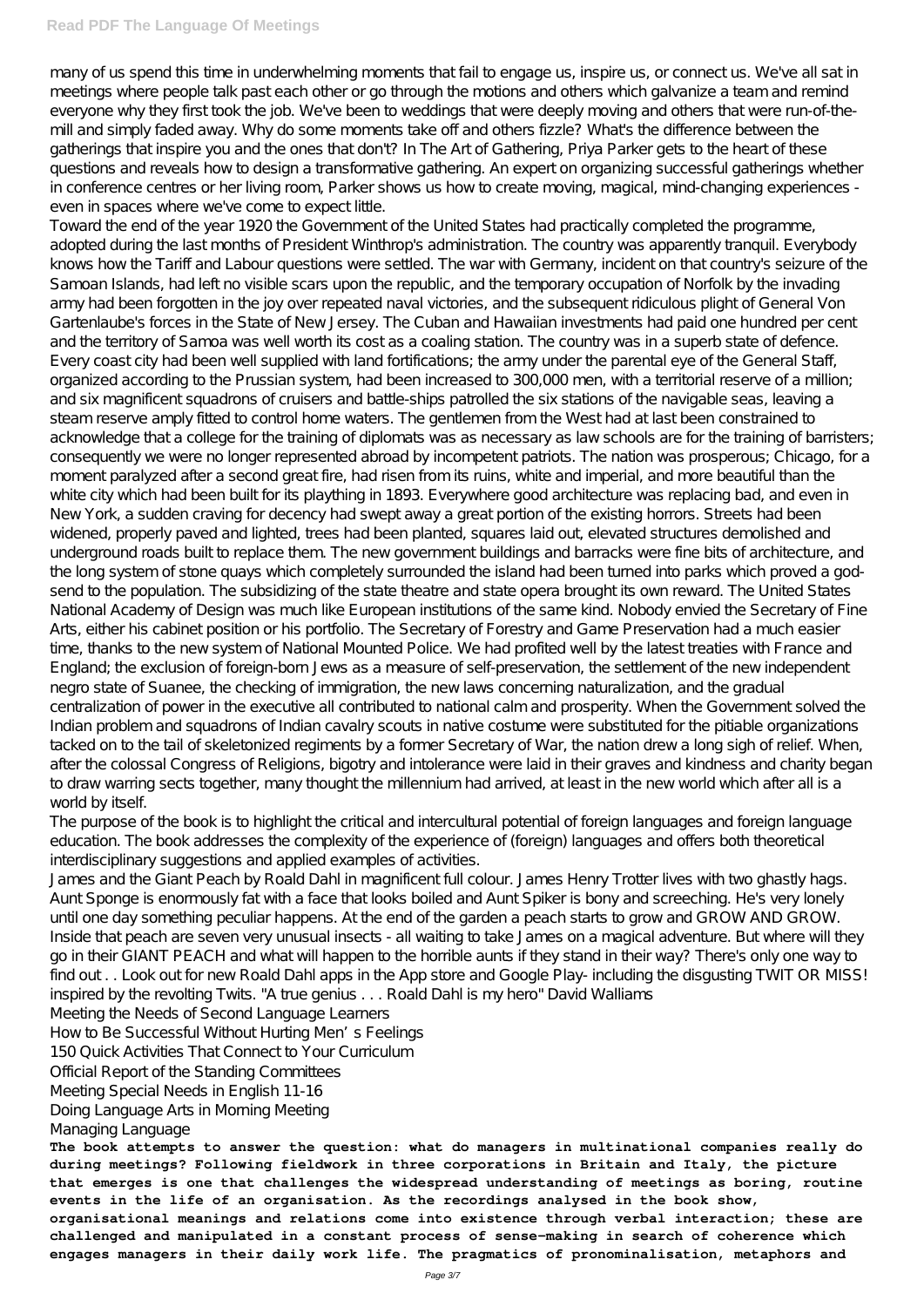## **Read PDF The Language Of Meetings**

**discourse markers, as well as thematic development, reveal the dynamics of sense-making in both English and Italian. The 'native' perspective adopted in Part One of the book is complemented , in Part Two, by a contrastive study of the structural and pragmatic properties of meetings in the corporate and cultural contexts of the British and Italian multinationals, respectively. Finally, the intercultural dimension of corporate communication is vividly portrayed in the experience of managers of an Anglo-Italian joint venture examined in the concluding chapter. Discusses popular myths about educating students in a multilinguistic society, examining such themes as the demographics of second language learners, the theory underlying language instruction, and language and the law.**

**Okonkwo is the greatest warrior alive, famous throughout West Africa. But when he accidentally kills a clansman, things begin to fall apart. Then Okonkwo returns from exile to find missionaries and colonial governors have arrived in the village. With his world thrown radically off-balance he can only hurtle towards tragedy. Chinua Achebe's stark novel reshaped both African and world literature. This arresting parable of a proud but powerless man witnessing the ruin of his people begins Achebe's landmark trilogy of works chronicling the fate of one African community, continued in Arrow of God and No Longer at Ease.**

**Now adopted by over 40 states, the Common Core State Standards provide a clear and consistent framework for public school systems as they develop student learning goals that define the path to readiness for college, careers, and informed citizenship. While each state is developing its own procedures for adoption of the Standards, individual teachers will continue to hold the ultimate responsibility for devising lesson plans and tailoring instruction to meet these benchmarks. Making Language Matter will help prospective and practicing teachers develop lessons to meet the benchmarks enumerated in the Standards for the English Language Arts categories: language, speaking and listening, writing, and reading. A timely text for literacy education courses, it explores language topics within these categories and suggests pedagogical approaches and activities for use in 9-12 language arts classrooms. Using a linguistics approach to unify the study of all the language arts, it engages readers in learning how to help students make purposeful language choices essential for both academic and workplace success. Visitron**

**Meeting Common Core Standards Across Disciplines, Grades 5-12 The Language of Meetings and Negotiations Meeting the Challenge in the Classroom**

**Bible Society Record**

**An Educator's Guide**

## **Prediction of Design Team Performance Through Analysis of Language Use in Meetings**

This volume presents seven extensive essays by specialists in their respective fields of historical linguistics. The first essay after the Introduction states the principles presented in Directions for Historical Linguistics (1968) and assesses the progress made since then towards constructing a general theory of language change. Like the following essays on phonology and morphology, it poses new questions that have arisen in the increasingly ambitious research. Historical attention to discourse, the topic of the next essay, is virtually new, though it too finds predecessors among philologists who devoted themselves to texts. Finally, two essays treat etymology, one concentrating on the rigorously investigated Romance field, the other on Indo-European, especially on new insights prompted by attention to Hittite.

A growing number of children appear to be experiencing delays or difficulties in their speech, language and communication skills. In this book, the author outlines how to identify these children and how to support them effectively. This pracitcal guide to the field of speech, language and communication needs (SLCN) is a timely and practical guide for early years' professionals, as well as the nonspecialist pracitioner, and parents or carers.

The Language of Business MeetingsCambridge University Press

"Of the over one hundred new publications on the Common Core State Standards (CCSS), this one truly stands out! In the second edition of Building Academic Language, Jeff Zwiers presents a much-needed, comprehensive roadmap to cultivating academic language development across all disciplines, this time placing the rigor and challenges of the CCSS front and center. A must-have resource!" —Andrea Honigsfeld, EdD, Molloy College "Language is critical to the development of content learning as students delve more deeply into specific disciplines. When students possess strong academic language, they are better able to critically analyze and synthesize complex ideas and abstract concepts. In this second edition of Building Academic Language, Jeff Zwiers successfully builds the connections between the Common Core State Standards and academic language. This is the 'go to' resource for content teachers as they transition to the expectations for college and career readiness." —Katherine S. McKnight, PhD, National Louis University With the adoption of the Common Core State Standards (CCSS) by most of the United States, students need help developing their understanding and use of language within the academic context. This is crucially important throughout middle school and high school, as the subjects discussed and concepts taught require a firm grasp of language in order to understand the greater complexity of the subject matter. Building Academic Language shows teachers what they can do to help their students grasp language principles and develop the language skills they'll need to reach their highest levels of academic achievement. The Second Edition of Building Academic Language includes new strategies for addressing specific Common Core standards and also provides answers to the most important questions across various content areas, including: What is academic language and how does it differ by content area? How can language-building activities support content understanding for students? How can teachers assist students in using language more effectively, especially in the academic context? How can academic language usage be modeled routinely in the classroom? How can lesson planning and assessment support academic language development? An essential resource for teaching all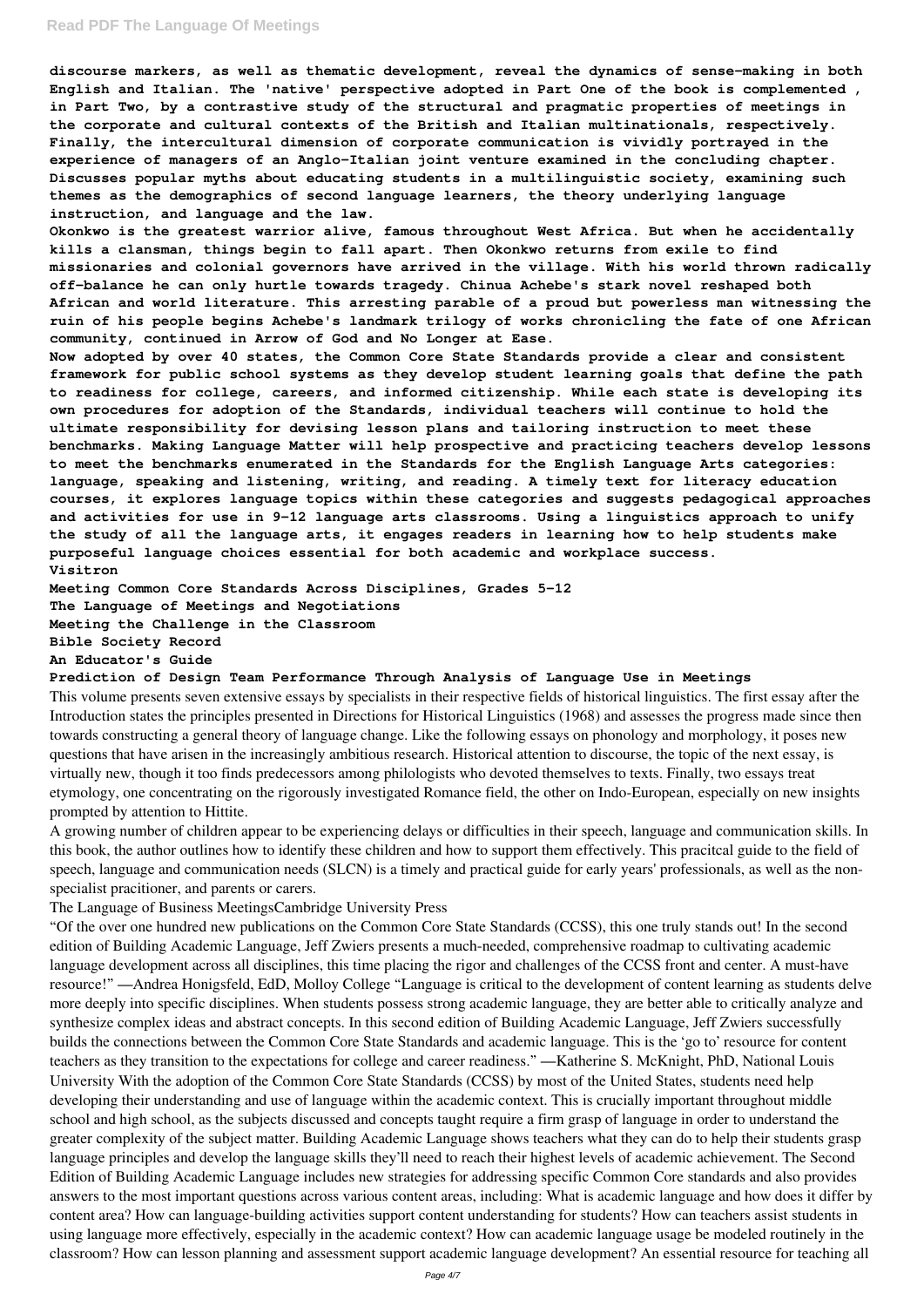students, this book explains what every teacher needs to know about language for supporting reading, writing, and academic learning. A Guide to Planning Successful Meetings Supporting Parents of Children Ages 0-8 English as an Additional Language Language at the Speed of Sight The Urban Education Debate The Meeting Planning Process

*In the research to be reported here, there has been developed a new, performance-predictive method of examining how team members interact in design meetings. It is based on an already--developed measure of how we adjust and coordinate our use of language when interacting, called the Language Style Matching (LSM) measure (Gonzales et al., 2010). The LSM measure has already been shown to give insight into peoples' psychology and ways of interacting. The insight available from the LSM measure is due to a well-established aspect of human behavior: when we interact, we adjust our behavior in response to each other in myriad ways. This is fundamental to who we are as social beings. We use these ways, both consciously and unconsciously, to develop ideas together, to plan together, to play and work together — for all our coordination in groups. We also adjust our language use toward one another. This adjustment — described with such terms as "language matching" and "entrainment" — has been shown in a number of studies to be predictive of the outcome of task-oriented conversations. The LSM measure is one proven way to measure this adjustment. Design-oriented meetings and conversations, though, have not been analyzed in these terms. For this research, two corpora of face-to-face design meeting transcripts are analyzed: one set is of a group of researchers meeting over time to develop computer systems to analyze language; the other set is of 13 different teams working on the conceptual re-design of a handheld sensor device. The results of the latter teams' work were rated by a group of expert designers, as a way of assessing the relative performance of the teams. Through the application of some simple statistical methods, this research has uncovered some new patterns in the language used in the design meeting corpora. They are based on measures of language use derived from and stronger than than those from the original LSM measure. Several of the new patterns are shown to be predictive of the quality of the design teams' work in the performance-rated second corpus. Evidence is also given that the new measures correlate with several aspects of the meetings that differ between the two corpora, such as pace of the meetings and level of acquaintance of the participants. Many of the ways that design teams have been studied in the past require a great deal of intensive effort by well-trained researchers. Their high cost limits the quantity and variety of teams, settings, projects, etc. that can be studied and compared. In turn, this limits our efforts to understand and improve teams' dynamics. Like the LSM measure it is based on, the new method of analysis needs only transcripts of conversations for analysis, is topic-independent, and is comparatively inexpensive to use. As a result, it can be the basis for examining and comparing interpersonal dynamics and performance in design teams as they work in a large variety of situations, towards different goals. In this dissertation strengths and limitations of this new method are also discussed. Used as a complement to more detail-oriented analyses, the method promises a breadth of view on design work that hasn't been available before.*

We all have questions regarding God's paradise in heaven; as Christians, there is nothing more disappointing as spending all your life on earth convinced that you will go to Page 5/7

*The unspoken rules for how women should behave in the workplace are as numerous as they are confusing. Let viral tik-tok and Netflix star Sarah Cooper be your guide! Ask for a pay rise? Pushy. Take credit for an idea? Arrogant. Admit a mistake? Weak. Successfully juggle work and family? Unpromotable. In How to Be Successful Without Hurting Men's Feelings, Sarah Cooper, author of the bestselling 100 Tricks to Appear Smart in Meetings, illustrates how women can achieve their dreams, succeed in their careers and become leaders, without harming the fragile male ego. This wickedly funny tongue-in-cheek guide includes chapters on 'How to Ace Your Job Interview Without Over-acing It', '9 Non-threatening Leadership Strategies for Women', and 'Choose Your Own Adventure: Do You Want to Be Likeable or Successful?'. It even includes several pages to doodle on while men finish explaining things. When all else fails, there is a set of cut-outable moustaches inside to allow women to seem more man-like, which will probably lead to a quick promotion!*

*This guide is packed full of straightforward ideas to help teachers get a grip on good classroom practice and will help teachers understand language development and its impact upon pupils attainment.*

*Drawing on the latest research into how young children learn, this book considers how early years practitioners can best meet the needs of children with English as an Additional Language. It examines the factors that influence children's learning including parents and the family, the environment, health and well-being, curriculum, play and relationships and aims to challenge*

*misconceptions, assumptions and stereotypes. Featuring case studies and reflective questions, the chapters explore a range of important topics including: Language learning for children with EAL The historical concept and modern reconceptualisation of EAL How to develop and use Culturally Appropriate Pedagogy Regulation and performativity and their implications for children with EAL Leading learning for children with EAL Meeting the Needs of Young Children with English as an Additional Language is essential reading for students and practitioners wanting to promote an inclusive culture where different languages, cultures and religions are accepted and celebrated.*

*Session*

*The Language of Heaven*

*Create Transformative Meetings, Events and Experiences*

*Building Academic Language*

*Death by Meeting*

*Things Fall Apart*

*Ebonics*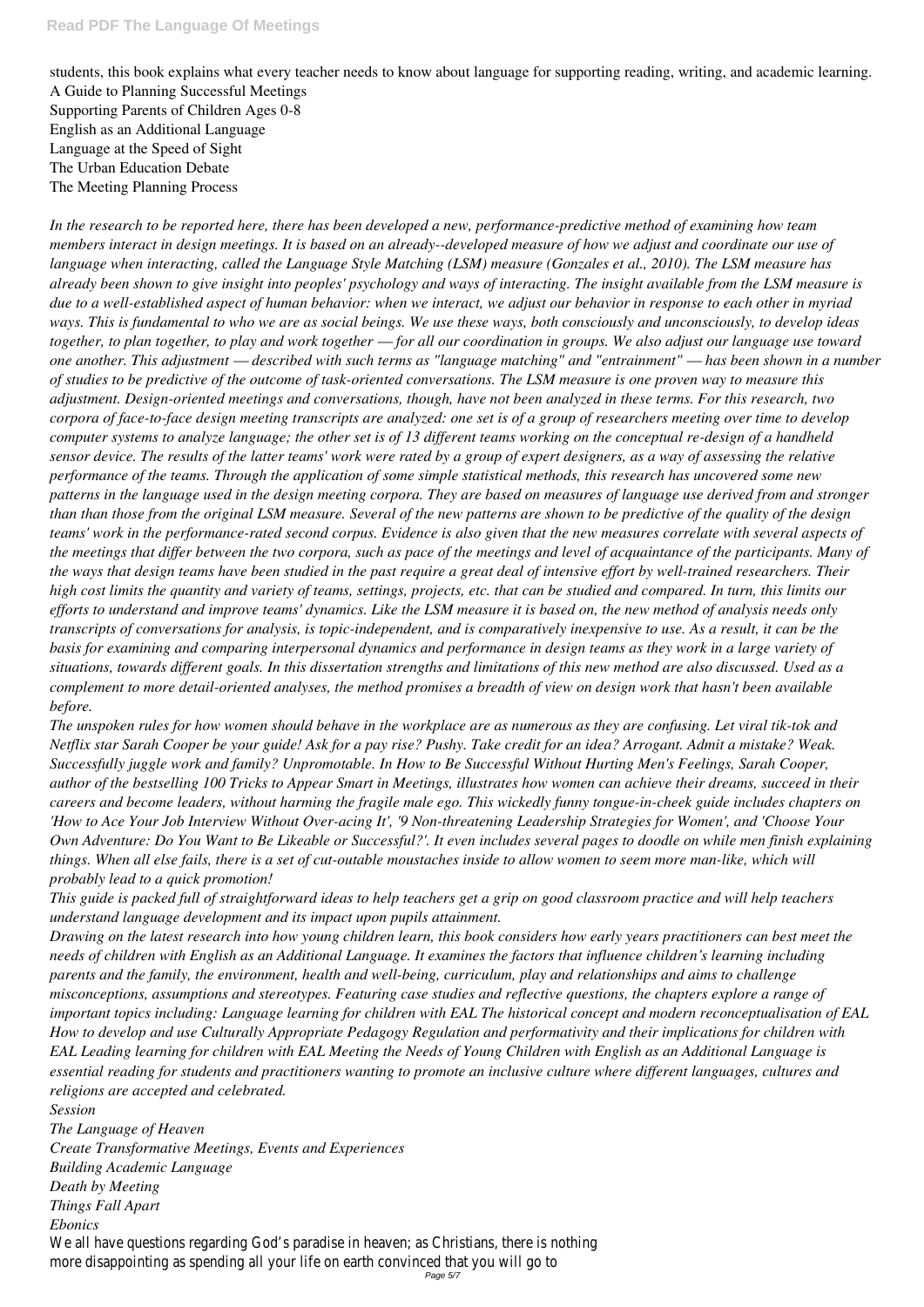Boost students' language arts skills and meet standards—without adding to your schedule! Do you start the day with Morning Meeting? If so, you can use some of that time to reinforce students' language arts learning. These fun, lively activities enable you to seamlessly integrate language arts into a daily Morning Meeting. You'll find language arts activities for each component of Morning Meeting—greeting, sharing, group activity, and morning message. From reading poetry with sound effects to pantomiming idioms to guessing which character someone's describing, these activities are varied, challenging, and confidence-building. Features that make them easy to use: Clear, step-by-step directionsCan be used with any curriculumFew or no materials requiredVariations and extensions for language arts lessonsActivities sorted by grade, but can be adapted for any grade This book helps you inspire students' interest in language arts and give them practice in key skills—all while enriching and enlivening your Morning Meetings. How We Read, Why So Many Can't, and What Can Be Done About It Foreign Languages and Foreign Language Education as Critical and Intercultural **Experiences** 

Paradise when you die only to arrive there and hear Jesus say to you, "You are not saved; you are going to hell." There are more than 6,000 spoken languages in the world but one thing that sets heaven apart from the earth is the fact that there is only one language in Heaven. A good knowledge of the Language of Heaven will prepare you to better understand the Holy Bible, the teachings of Jesus Christ, his parables, and the miracles he performed. This book will introduce you to the Language of Heaven, answer your questions about heaven, prepare you for the struggles of this world, and ultimately help to prepare you for Jesus Christ. When you read this book, you will know without any doubts if indeed you are truly saved and ready to enter God's paradise in Heaven. This book is Volume One of "Face to Face Meetings with Jesus Christ" trilogy and a must-read for every soul. Felix Wantang has been meeting face-to-face with Jesus Christ since October 1991. Contact him at: ftfmeetingswithjesuschrist@gmail.com. After 40 years of Cold War, NATO found itself intervening in Bosnia-Herzegovina, Kosovo and Afghanistan, where the ability to communicate with local people was essential to the success of the missions. This book explains how the Alliance responded to this challenge so as to ensure that the missions did not fail through lack of understanding. In the schools of today, English learners are the fastest-growing segment of the student population. As such, it is increasingly imperative to educate these students properly, while still practicing inclusion for overall student success. The Handbook of Research on Pedagogies and Cultural Considerations for Young English Language Learners is an authoritative research publication on research-based, theoretical frameworks and best practices for teaching young English language learners. Featuring exhaustive coverage on a variety of topics and perspectives such as co-teaching, inclusion, and social awareness, this publication is ideally designed for academicians, researchers, and students seeking current research on the examination of how diverse backgrounds, cultures, and experiences contribute to curriculum and pedagogy for bilingual young learners.

Teaching Modern Languages for the GCSE

Papers from a Series of Meetings Organised by the Yorkshire Branches of the British Association for Language Teaching and the Modern Language Association The Dictionary of Obscure Sorrows Young English Language Learners Perspectives on Historical Linguistics

"The Meeting Planning Process -- A Guide to Planning Successful Meetings" by Certified Meeting Professional Mary Jo Wiseman offers a common sense approach to managing the meeting planning process based on the knowledge and experience she garnered over a 20+ year career as a corporate meeting and event coordinator. The author's systematic approach to project management helped her to get and stay focused on the task at hand while handling multiple details, projects and deadlines throughout her career and she wants to share her seci for success with others. The author firmly believes it is NOT just one person who makes a meeting or event happen, but rather a well led TEAM of dedicated, enthusiastic, talented individuals who come together to do what they do best to help organizations EXCEED PROGRAM OBJECTIVES and make them SHINE. It is the PROCESS or system used to get started that can either keep you on track or send you off the rails. This Guide offers a practical overview of the entire planning process for people just starting out in the business or meeting planning veterans alike, and offers keen insights and valuable tips to help CREATE the perfect EXPERIENCE for their audience by staying true to the basic elements of the planning process. It is intended to lead people through the proper steps and the sequence of involved in planning a meeting such as: Establishing a Planning or Design Team; Developing an Overall Plan; Budgeting; Site Selection; Communications; Contract Review and more. The Guide also includes handy templates developed by the author -- a Meeting Time Line; Overall Plan; and Request for Proposal as well as descriptions and diagrams of possible room set-ups. Research Informed Practice English as a Global Language Russian For Dummies